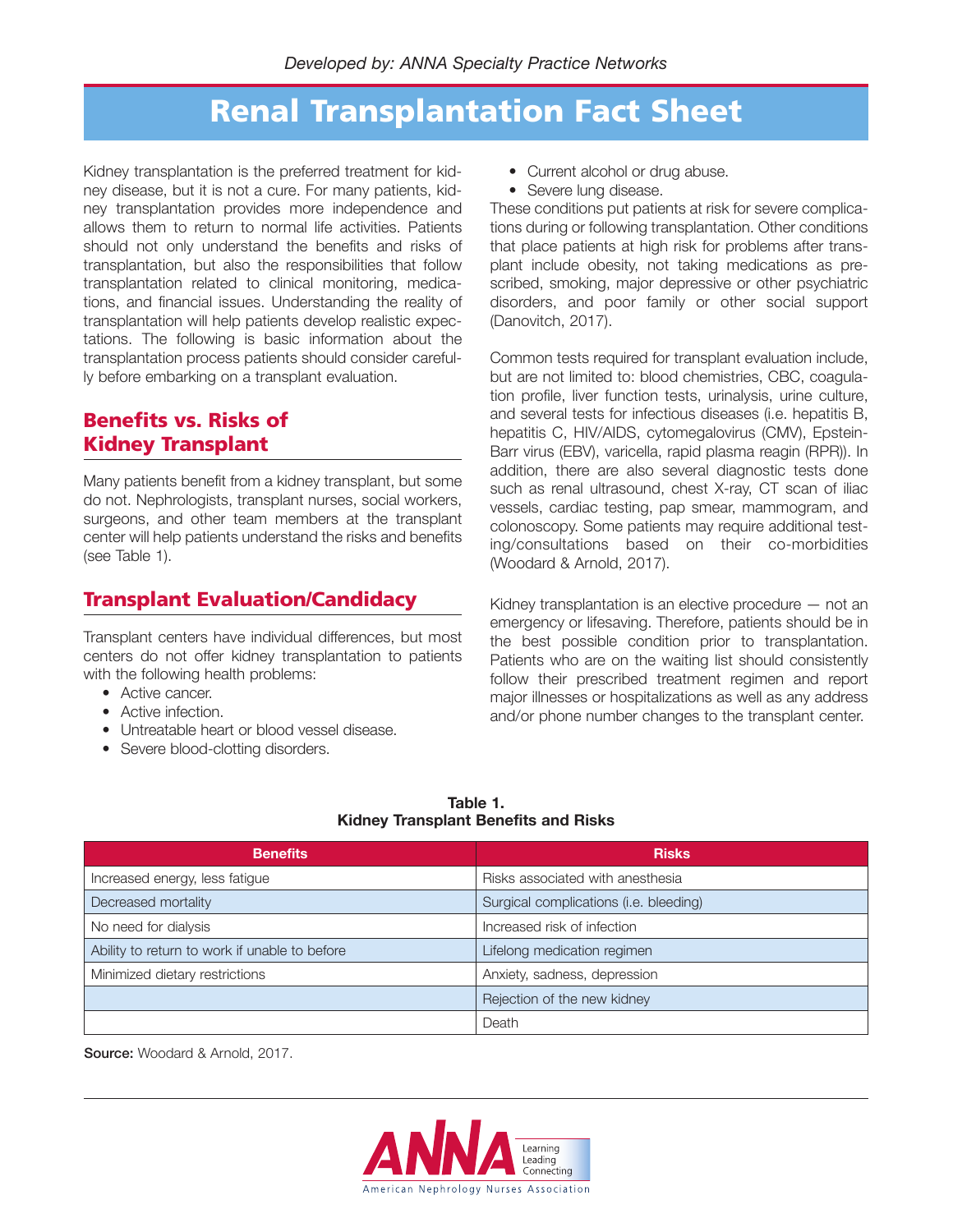## **Renal Transplantation Fact Sheet**



**Figure 1. Understanding Paired Donor Exchanges/Donor Chains**

### **Living vs. Deceased Donor Kidneys**

Transplanted kidneys come from either live donors or the deceased donor waiting list. Live donors may be related or unrelated, and each transplant center has a process for live donor selection and evaluation in accordance with national regulations. Living donation is encouraged and there are innovative systems to increase this organ pool such as paired donor exchanges and donor chains (see Figure 1). Patients should speak to their transplant center about live kidney donation and what options are available at that specific center.

Deceased donor kidneys are those from donors after death. All transplant centers are under the same regulations for how deceased donor kidneys are offered to potential kidney recipients on the waiting list. The allocation process considers both recipient factors (recipient age, diabetic status, time on dialysis) and donor factors (age of donor, cause of death, lab values, medical history). The kidneys are placed based on all of these factors. This allocation process can also be explained in more detail to the patient by the transplant team (Organ Procurement and Transplantation Network, 2021).

Transplant centers will also consider kidneys from deceased donors that are older, are from donors with increased social risk behaviors, and/or are hepatitis B or hepatitis C positive. In certain scenarios, these kidneys are viable and able to be transplanted successfully.

### **Post-Transplantation**

Patients who have received a kidney transplant have to take anti-rejection (or immunosuppressive) medications every day for the life of the kidney. These medications have side effects that may affect one's quality of life, but they are essential to maintain the transplanted organ. Patients should talk with the transplant team and have a good understanding of these medications before being listed for a transplant.

Anti-rejection medications are very expensive. Medicare will pay part of the cost, but not the whole cost, and  $$ under certain circumstances — only for three years. Private insurance will often cover these medications, but many will require a co-pay by the patient. Medicaid is also a means of obtaining medication coverage, but patients must qualify for Medicaid. Prior to transplantation, patients should have a clear understanding of how they will pay for their medications. Obtaining insurance and medications is the responsibility of the patient, not the healthcare team.

Patients who have received a kidney transplant are followed closely by the transplant team and have frequent laboratory tests in the first year after transplant, and  $-$  in some cases — monthly for the life of the kidney. Patients must have reliable transportation to the transplant center and to their local physician on a regular basis, adequate social support, and a telephone or other means of communication.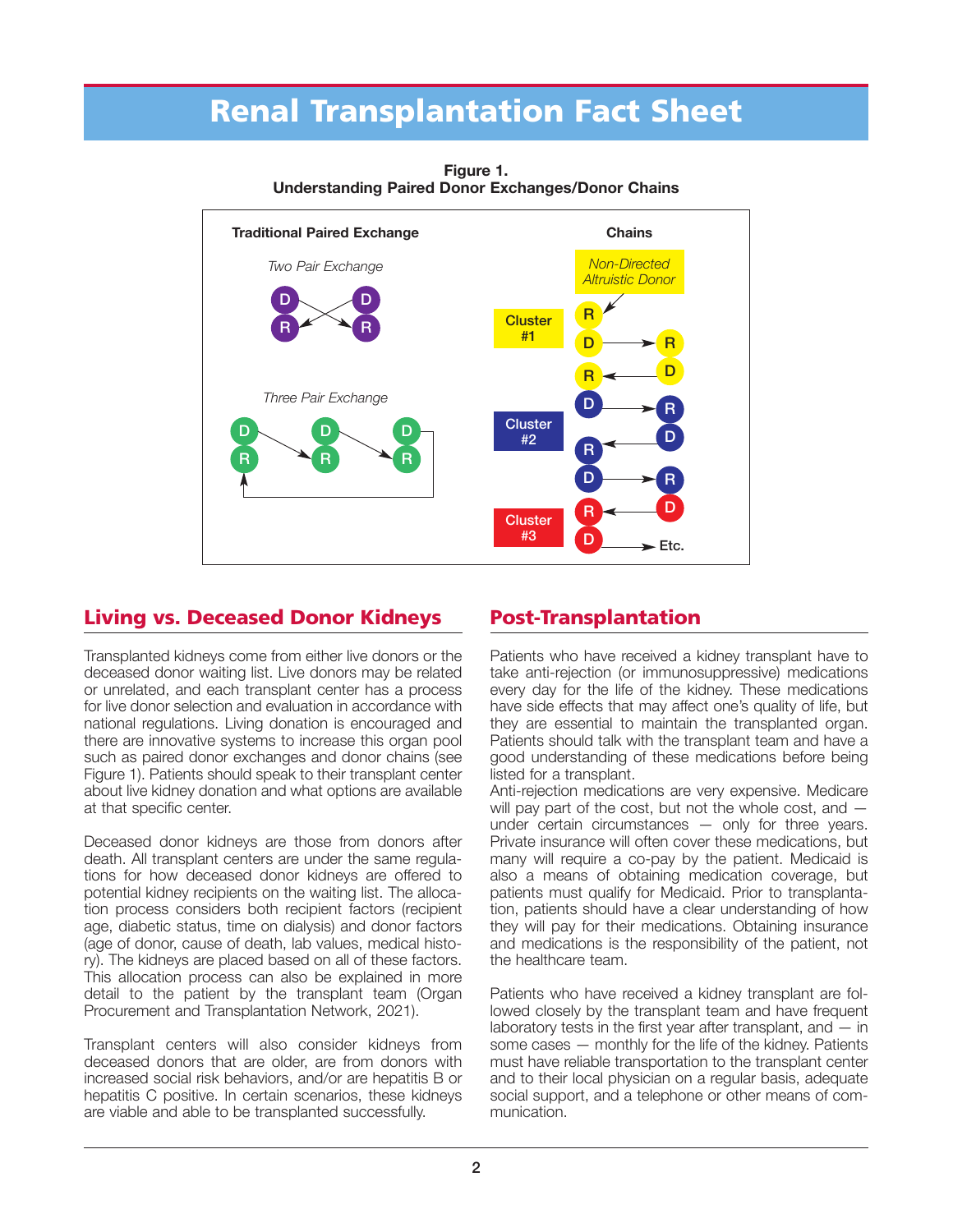# **Renal Transplantation Fact Sheet**

**Table 2. Classifications and Side Effects of Immunosuppressive Agents** 

| <b>Classification</b>                             | <b>Agent</b>                                                                                                                                                                                                                  | <b>Common Side Effects</b>                                                                                                                                                      |
|---------------------------------------------------|-------------------------------------------------------------------------------------------------------------------------------------------------------------------------------------------------------------------------------|---------------------------------------------------------------------------------------------------------------------------------------------------------------------------------|
| Anti-Inflammatory                                 | Prednisone, Methylprednisolone (Solumedrol®)                                                                                                                                                                                  | Altered fat deposition, cataracts, glaucoma,<br>diabetes, hypertension, fluid retention, bone<br>and muscle wasting, joint disease                                              |
| Anti-Proliferative                                | Azathioprine (Imuran®), Mycophenolate Mofetil<br>(CellCept®), Mycophenolic Acid (Myfortic®)                                                                                                                                   | Neutropenia, thrombocytopenia<br>Mycophenolate: diarrhea, GI intolerance,<br>teratogenic                                                                                        |
| Calcineurin Inhibitors                            | Cyclosporine Modified (Neoral®), Cyclosporine<br>Non-Modified (Sandimmune®), Tacrolimus<br>capsules (Prograf®), Tacrolimus Extended<br>Release capsules (Astagraf XL®), Tacrolimus<br>Extended Release tablets (Envarsus XR®) | Nephrotoxicity, diabetes, hypertension,<br>hyperkalemia, tremors, neuropathies<br>Cyclosporine Modified: Hirsutism, gingival<br>hyperplasia                                     |
| Antibody Induction Agents                         | Polyclonal Antibody Therapy: Anti-thymocyte<br>globulin (Thymoglobulin®)<br>Monoclonal Antibody Therapy: Basiliximab<br>(Simulect®), Alemtuzumab (Campath®)                                                                   | Neutropenia, thrombocytopenia, bone marrow<br>suppression                                                                                                                       |
| mTOR Inhibitor (Mammalian<br>Target of Rapamycin) | Sirolimus (Rapamune®), Everolimus (Zortress®)                                                                                                                                                                                 | Hyperlipidemia, diarrhea, bone marrow<br>suppression, delayed wound healing, mouth<br>ulcers, proteinuria                                                                       |
| <b>T-Cell Costimulation Blocker</b>               | Belatacept (Nulojix®)                                                                                                                                                                                                         | Infusion related reactions, anemia, post-<br>transplant lymphoproliferative disease (PTLD)<br>and other malignancies, progressive multifocal<br>leukoencephalopathy (PML), rare |

**Source:** Danovitch, 2017; Colaneri et al., 2015.

### **Immunosuppressive Agents**

Each transplant center has a protocol for induction, maintenance, and tapering of immunosuppressive agents. Table 2 outlines the most common anti-rejection agents and their side effect profiles.

### **Transplantation: The Nurse's Role**

Nephrology nurses who work in subspecialties other than transplantation are in the unique position of having frequent contact with patients who may have an interest in renal transplantation. While nurses who work in transplantation provide much of the transplant-related education, patients benefit greatly from regular discussions that may answer questions or clarify certain points. Nephrology nurses work across the spectrum of kidney disease in a variety of positions and settings: advanced practice providers, registered nurses, inpatient, outpatient, chronic kidney disease clinics, and dialysis units. This gives them an opportunity to reinforce information

related to transplantation and support their patients throughout the transplant process. Nephrology nurses serve as a vital link between the patient and the transplant center, and their collaborative efforts are essential to a successful outcome (Gomez, 2011).

*Information regarding kidney transplantation may be obtained through your local transplant centers, the United Network for Organ Sharing (UNOS), or the regional End Stage Renal Disease (ESRD) Network offices.*

#### **Resources**

Colaneri, J., Neyhart, C., & Carlson, L. (2015). Transplantation. In C.S. Counts (Ed.), *Core Curriculum for Nephrology Nursing*  (6<sup>th</sup> ed.). American nephrology Nurses Association.

- Danovitch, G.M. (2017). Handbook of kidney transplantation (6th ed.). Lippincott Williams & Wilkins.
- Gomez, N.J. (Ed.). (2011). *Nephrology nursing scope and standards of practice* (7<sup>th</sup> e d.). American Nephrology Nurses **Association**